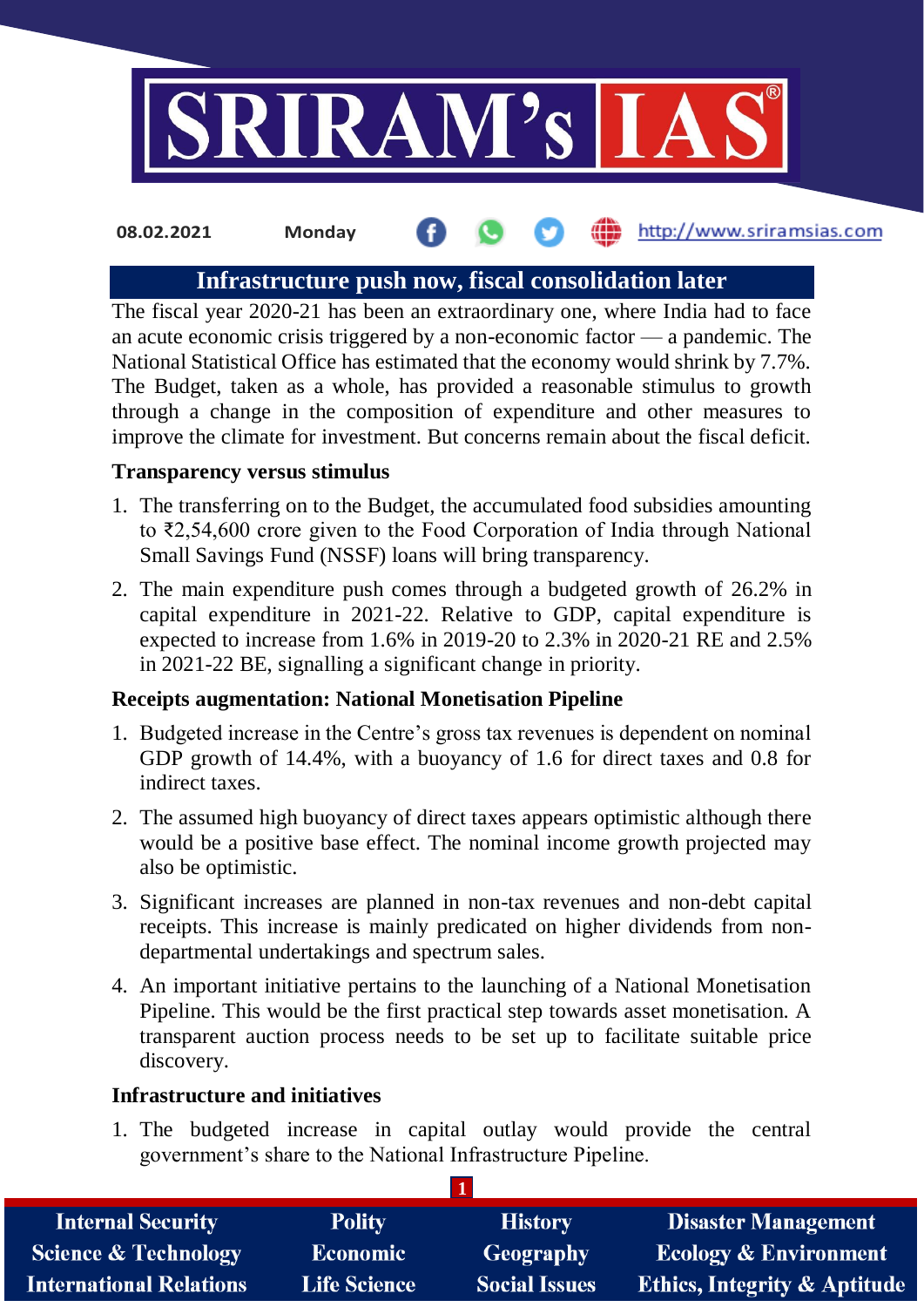

- http://www.sriramsias.com **08.02.2021 Monday**
- 2. Some of the proposed Budget initiatives include setting up a Development Finance Institution (DFI) with an initial capital of  $\text{\textsterling}20,000$  crores, to serve as a catalyst for facilitating infrastructure investment.
- 3. In order to manage the non-performing assets of public sector banks, there is a proposal to set up an Asset Reconstruction Company and an Asset Management Company.
- 4. These institutional initiatives may prove to be effective. Much depends upon the fine-tuning of the operations of these institutions.

# **A road map: A revised fiscal consolidation**

- 1. The COVID-19 shock has fortified the sharp upsurge in fiscal deficits in 2020- 21 and 2021-22. The Fifteenth Finance Commission has also proposed a revised fiscal consolidation road map for the Centre and States.
- 2. The Fifteenth Finance Commission has recommended the setting up of a High-Powered Intergovernmental Group to re-examine the fiscal responsibility legislations of the Centre and States.
- 3. The Centre has indicated taking the fiscal deficit to 4.5% of GDP by 2025-26. The Finance Commission has also indicated a similar figure.
- 4. The fiscal deficit must be related to household savings in financial assets and the interest payments to revenue receipts.
- 5. It should not be forgotten that in fiscal 2021-22, interest payments to total revenue receipts will be 45.3%, pre-empting a significant proportion of revenue receipts. We must be conscious of the burden of the rising stock of debt.

# **Staying watchful**

The RBI's Monetary Policy Committee (MPC) has expectedly yet again left benchmark interest rates unchanged and reiterated that it will continue with its accommodative stance, at least into the next fiscal year, in order to secure a sustained economic recovery.

### **Highlights:**

1. The central bank's rate-setting panel has reasoned that the ongoing recovery is "still to gather firm traction" making it crucial to provide continued policy support for restoring growth.

| <b>Internal Security</b>        | <b>Polity</b>       | <b>History</b>       | <b>Disaster Management</b>              |
|---------------------------------|---------------------|----------------------|-----------------------------------------|
| <b>Science &amp; Technology</b> | <b>Economic</b>     | Geography            | <b>Ecology &amp; Environment</b>        |
| <b>International Relations</b>  | <b>Life Science</b> | <b>Social Issues</b> | <b>Ethics, Integrity &amp; Aptitude</b> |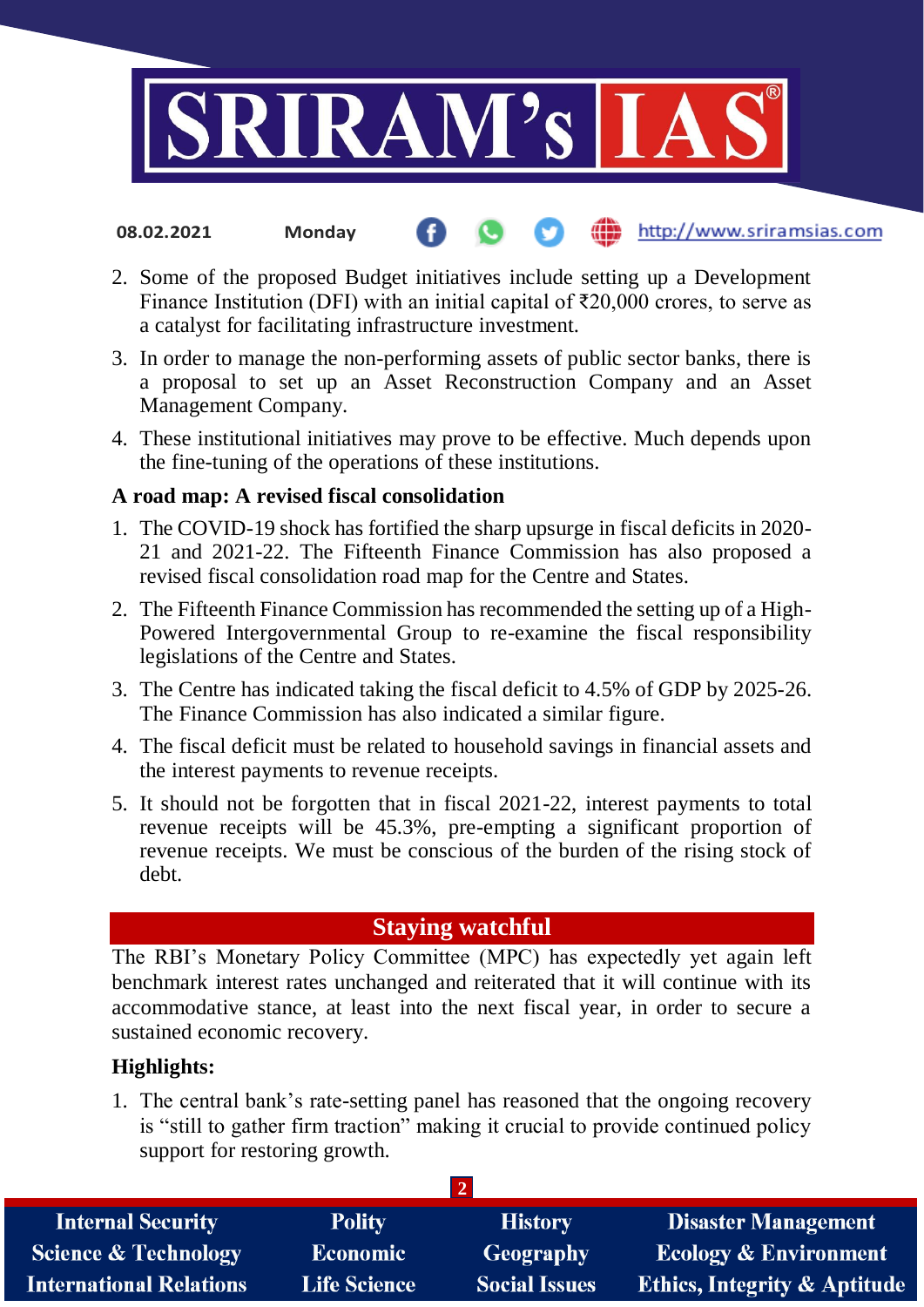

#### http://www.sriramsias.com **08.02.2021 Monday**

- 2. The sharp deceleration in retail inflation in December, when headline CPI inflation eased to 4.6% after being stuck above the RBI's upper tolerance threshold of 6% for six straight months, clearly appears to have smoothed the brow for the six members of the committee and provided them with the space to stay focused in the near term on prioritising growth.
- 3. The rollout of the COVID-19 vaccination programme as well as the Union Budget's proposals to give a boost to infrastructure, and innovation and research, among other things, have been recognised as factors likely to restore confidence and lend a fillip to the growth momentum, respectively.
- 4. Rural demand's persistent resilience is what the MPC sees undergirding the demand recovery, aided, in its view, by good prospects for agriculture.

### **Debt Manager of Government:**

- 1. The central bank has also understandably sought to privilege its role as the government's debt manager through a clutch of regulatory announcements accompanying the latest monetary policy.
- 2. The two main measures involve extending the enhanced 'held-to-maturity' dispensation for banks buying debt issued by the Centre and States by a year up to March 31, 2023, and allowing retail investors to make direct online purchases of government securities via a 'Retail Direct' gilt securities account held with the RBI.
- 3. With the Centre alone targeting to borrow as much as  $\bar{\tau}$ 12-lakh crore at the gross level in the coming financial year, the debt manager faces the unenviable task of ensuring that the flood of debt not only finds takers at a price that does not push up borrowing costs for the rest of the real economy but also of trying and preventing it from crowding out demand for private investment credit.

#### **Conclusion:**

With interest rates being held at near-record lows and inflation still persisting above the RBI's benchmark repo rate of 4% resulting in negative real returns for savers, the RBI can ill afford to drop its guard on vigilance over prices.

| <b>Internal Security</b>        | <b>Polity</b>       | <b>History</b>       | <b>Disaster Management</b>              |
|---------------------------------|---------------------|----------------------|-----------------------------------------|
| <b>Science &amp; Technology</b> | <b>Economic</b>     | Geography            | <b>Ecology &amp; Environment</b>        |
| <b>International Relations</b>  | <b>Life Science</b> | <b>Social Issues</b> | <b>Ethics, Integrity &amp; Aptitude</b> |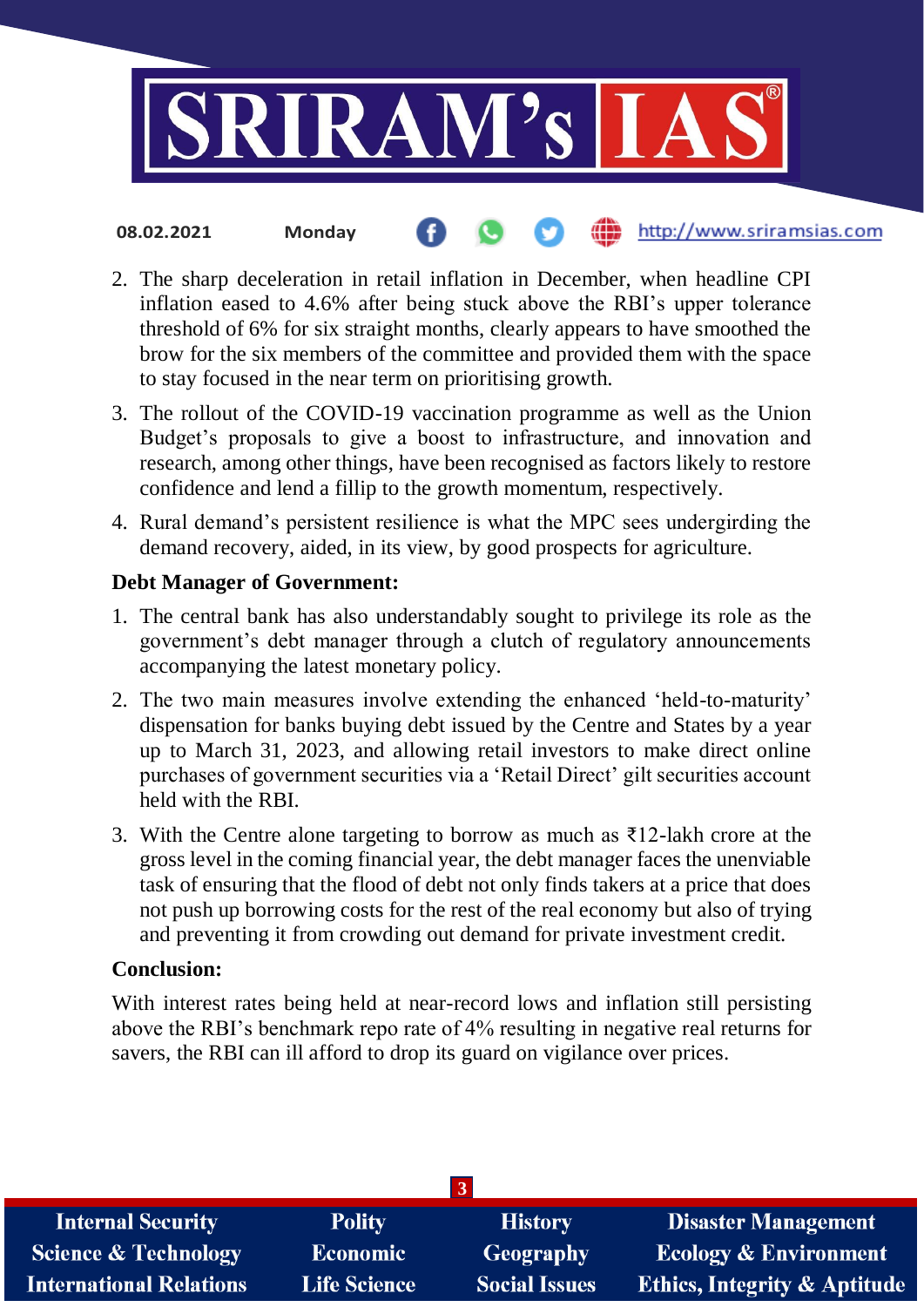

**08.02.2021 Monday**

http://www.sriramsias.com

# **The cost of Internet shutdowns**

**Bottom line:** Governments must find a way other than digital curbs to balance civil liberties and security.

## **Internet Shutdowns**

- 1. A principal concern during farm law protest has been the recurrent shutdowns, ordered by the Ministry of Home Affairs.
- 2. Unfortunately, these blockages are not new. India shuts down Internet services more than any other democracy in the world. The past four years have seen over 400 such shutdowns.
- 3. Many parts of Jammu and Kashmir saw a partial restoration of digital services after a long period of 223 days — the longest Internet shutdown across the world — since the abrogation of Article 370 in the erstwhile State.
- 4. Many, including UN rights groups, termed these shutdowns a form of collective punishment for people, and an overreach of governments on citizens' rights and liberties.

# **Laws and Fundamental Rights:**

- 1. Currently, Indian laws have vague provisions for suspending telecommunication services, including the Internet, during times of public emergencies, or, if required, for protecting 'public interest'.
- 2. Meanwhile, the Supreme Court had declared in January 2020 that the right to access the Internet is one of our fundamental rights, alongside the freedom to carry on any trade, business or occupation over the medium of the Internet, under Article 19 of the Constitution.

# **Impact of Shutdowns**

- 1. The impact of shutdowns becomes even more pronounced during a pandemic. During the COVID-19 outbreak, the ones with good connectivity and knowhow of digital tools were able to carry on with their lives with relatively fewer disruptions.
- 2. Meanwhile, the ones without digital literacy or connectivity found themselves completely left out of all social and economic systems.

| <b>Internal Security</b>        | <b>Polity</b>       | <b>History</b>       | <b>Disaster Management</b>              |
|---------------------------------|---------------------|----------------------|-----------------------------------------|
| <b>Science &amp; Technology</b> | <b>Economic</b>     | Geography            | <b>Ecology &amp; Environment</b>        |
| <b>International Relations</b>  | <b>Life Science</b> | <b>Social Issues</b> | <b>Ethics, Integrity &amp; Aptitude</b> |